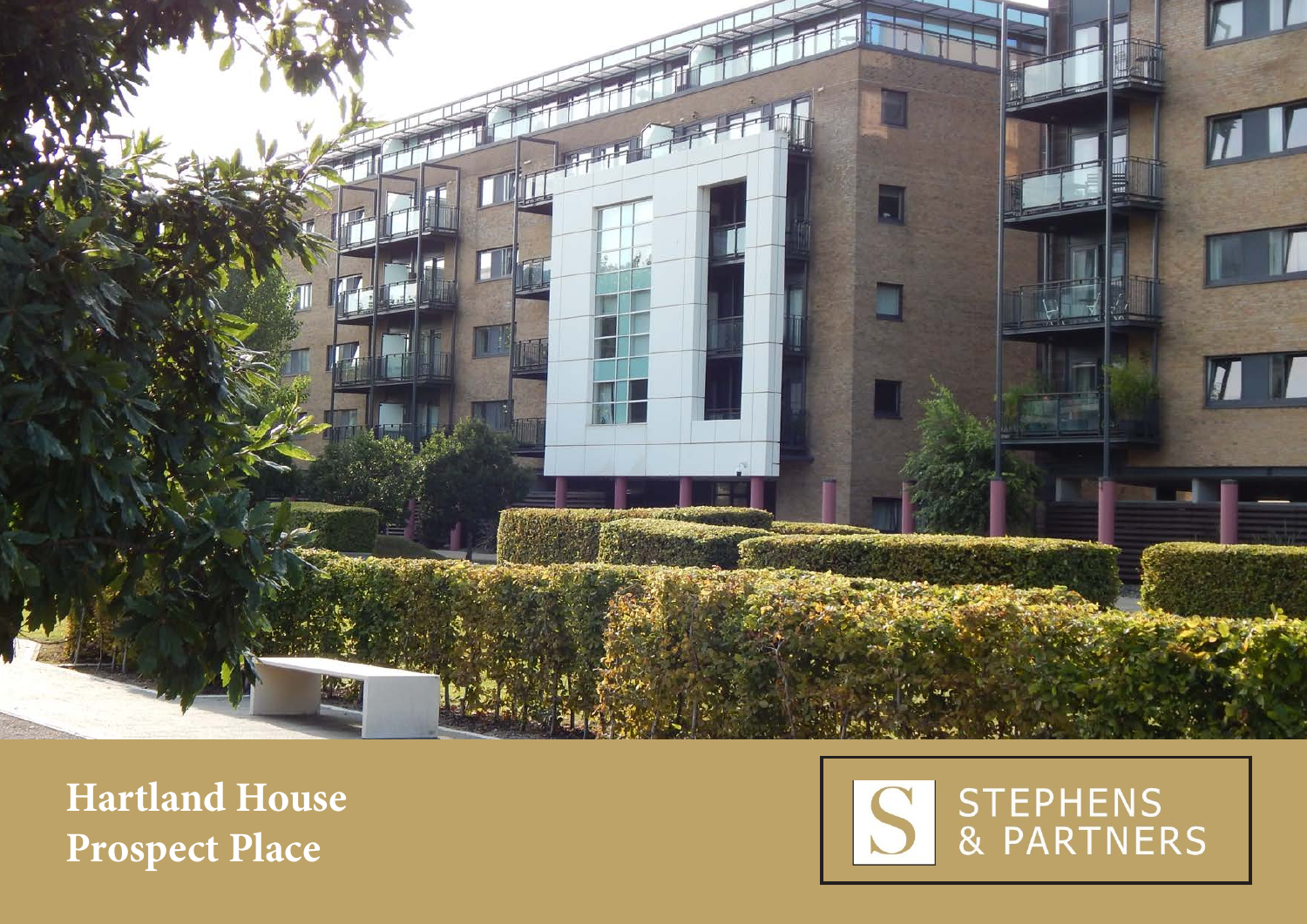







**Hartland House Prospect Place £94,950**

**Studio Apartment City Views Modern Fitted Kitchen Large Shower Room Secure Parking Video Entry On Site Fitness Centre No Chain**